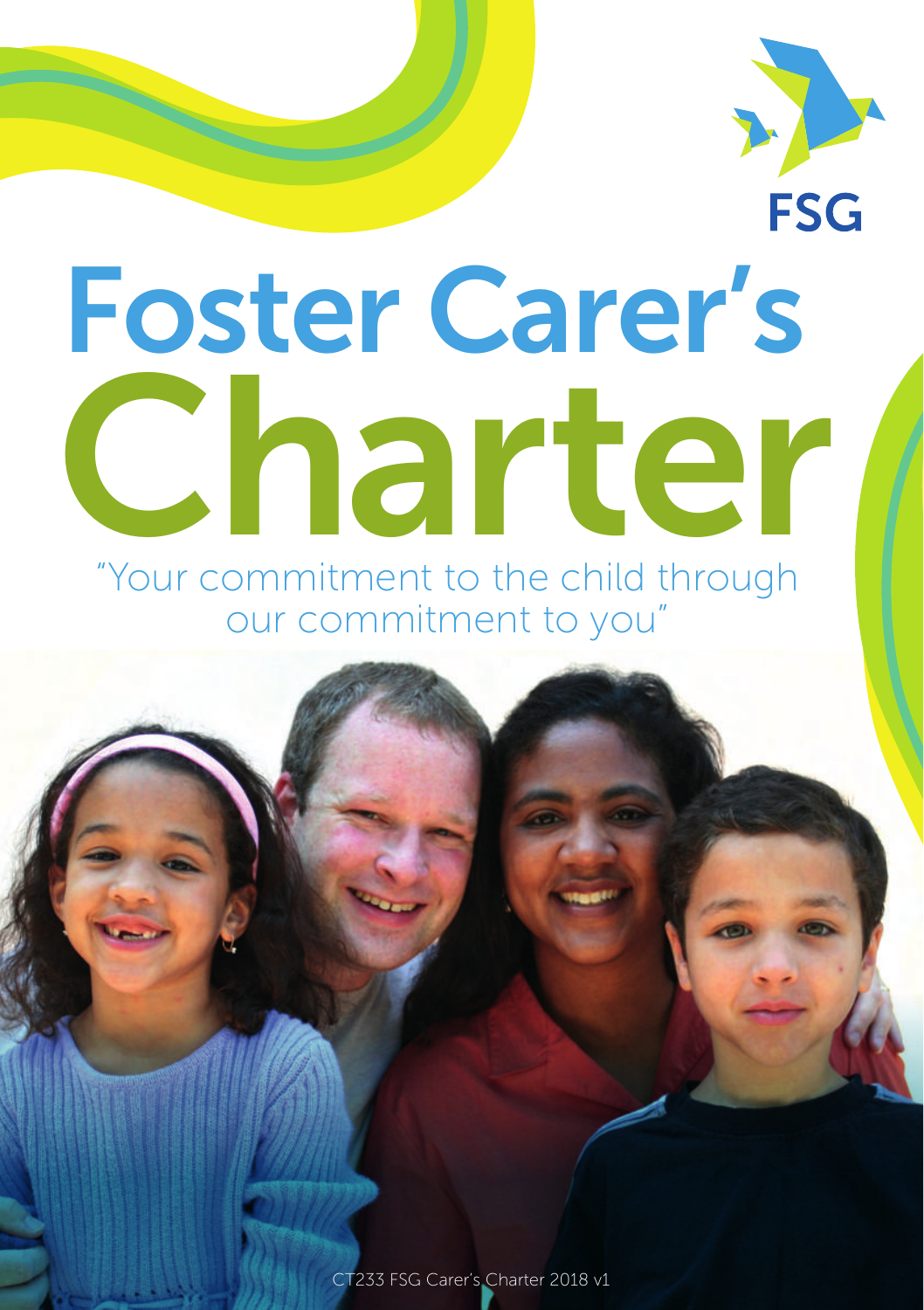## A child's relationship with their foster carer can make the biggest difference in the child's life.

- Our aim is to ensure that the children and young people looked after by our foster carers experience as full a life as possible
- We aspire to supporting children and young people to develop their own identities and reach their potential

#### And….

● Above all we want the children and young people living with our foster carers to feel as much a part of their foster family as possible

## FSG's commitment to you to make this happen

- Working in Partnership with you
- Accurate information sharing
- Clarity about delegated responsibility
- Support for you and your family
- A clear learning and development pathway
- Fair treatment
- Communication and consultation

Here at FSG we recognise the enormous contribution you make as a foster carer. We value the skills, experience and knowledge that each of our foster carers brings to the role. Park's Foster Carers Charter is our pledge to support you in the amazing job that you do as a foster carer.

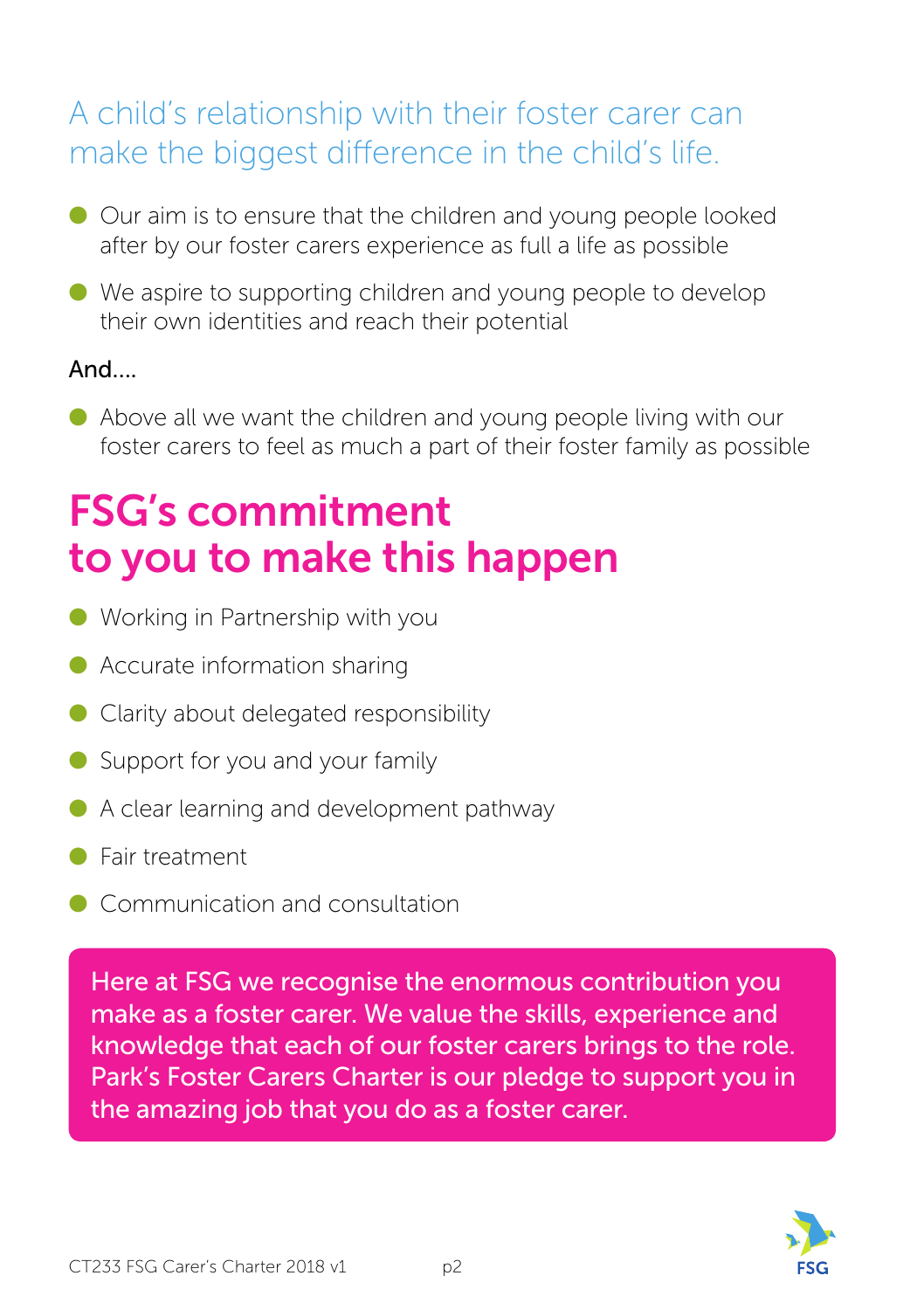## Commitment 1: Working in Partnership

At FSG 'Working in Partnership' is not just a phrase, it is an expectation of our working relationship with you. What you have to say is important and we will strive to ensure that you and the child are empowered to play an active role in the care planning decisions.

#### We will:

- Ensure that we and other professionals respect your role as a competent and essential member of the team around your foster child
- Value your skills and expertise equally to those of other professionals

## Commitment 2: Information

Everybody has a story and for a foster carer the story of the child is invaluable. At FSG we will ensure that you are given accurate and comprehensive information relating to the child.

- Ensure that there is a 'Placement' Agreement' drawn up in discussion with you and agreed with you in advance or immediately after a child is placed with you
- Ensure you have a copy of the child's most recent Local Authority Care Plan in addition to the child's placement request (and Child Permanence report if available)
- Support you by attending all statutory reviews with you, care planning meetings and any other relevant meetings

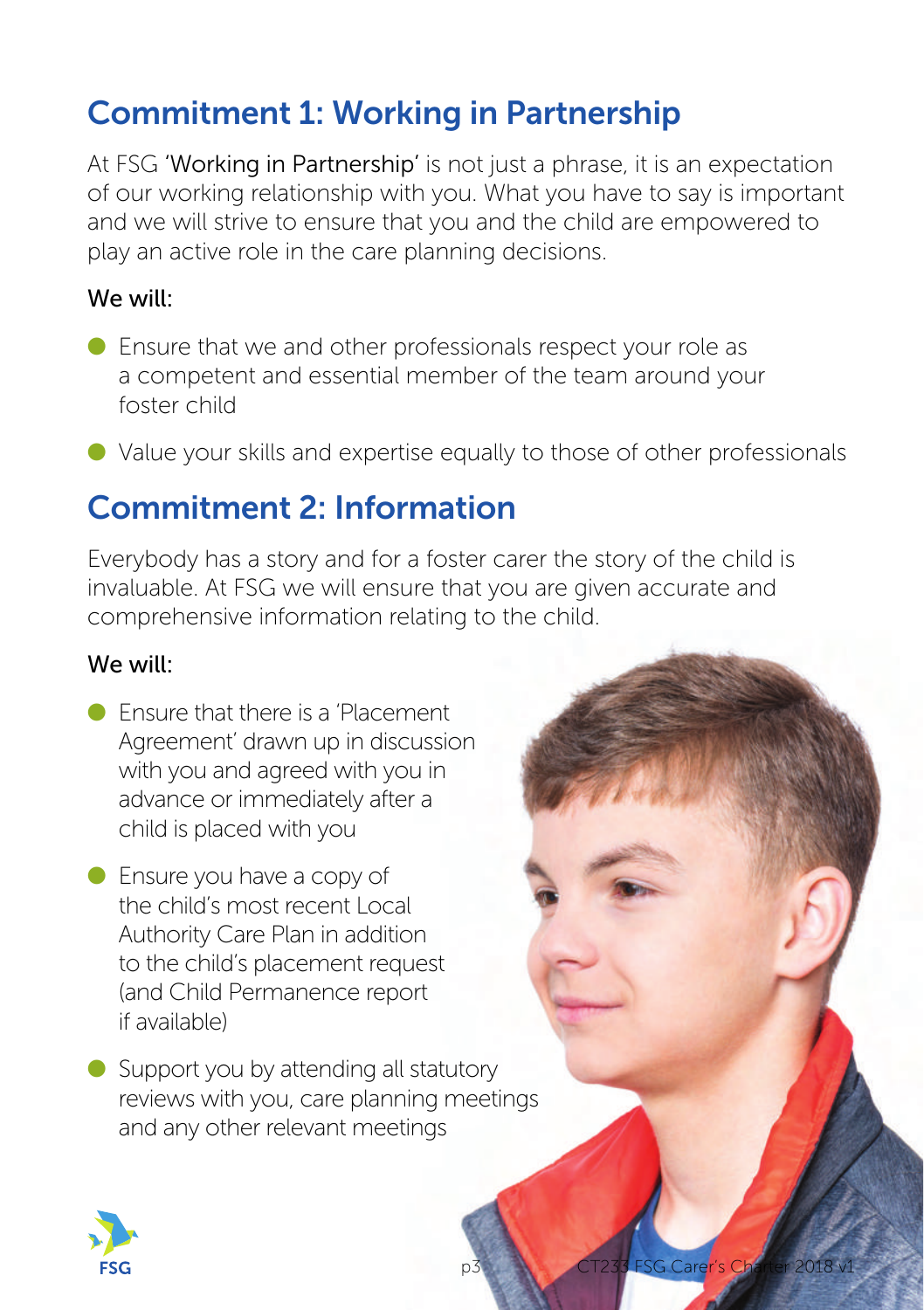## Commitment 3: Clarity about Decisions

We recognise that in order for children to live a full family life foster carers must be able to make decisions regarding the children they foster. FSG regard the issue of 'delegated authority' as a fundamental factor in reducing the sense of difference for foster children.

#### We will:

- Whenever possible make sure that the plans for your foster child are clear at the start of the foster placement so that you and everybody else knows who is responsible for what
- Support you to make reasonable, timely and appropriate decisions for your foster child in making sure that they are not disadvantaged for being in foster care
- Strive to ensure that the child's parents understand the role of our foster carers in a manner that does not exclude or encroach on their rights



ESC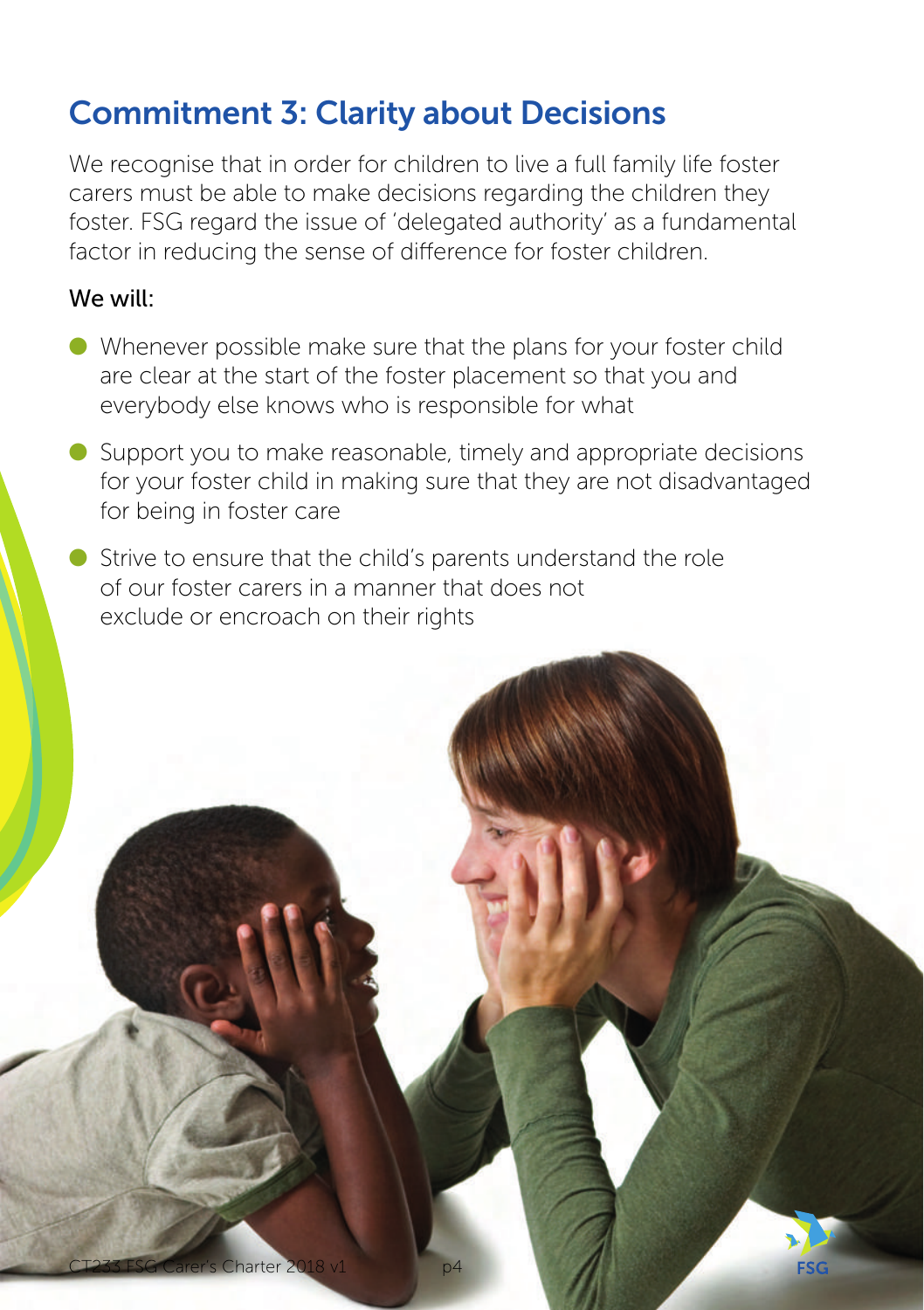## Commitment 4: Support

We recognise that fostering can be an isolating and challenging task and appropriate and timely support makes all the difference to the fostering family and to the child in your care.

- $\bullet$  Respond positively to requests for additional support;
- Provide you with high quality supervision visit you at least monthly increasing in response to need;
- Value and support your own children with activities and advice;
- Formally review your progress, achievements and support needs every year giving you honest feedback;
- Provide you with access to 24 hour support from our Supervising Social Workers;
- Prompt payment of allowances, expenses and fees;
- Ensure a monthly carers support group within your area

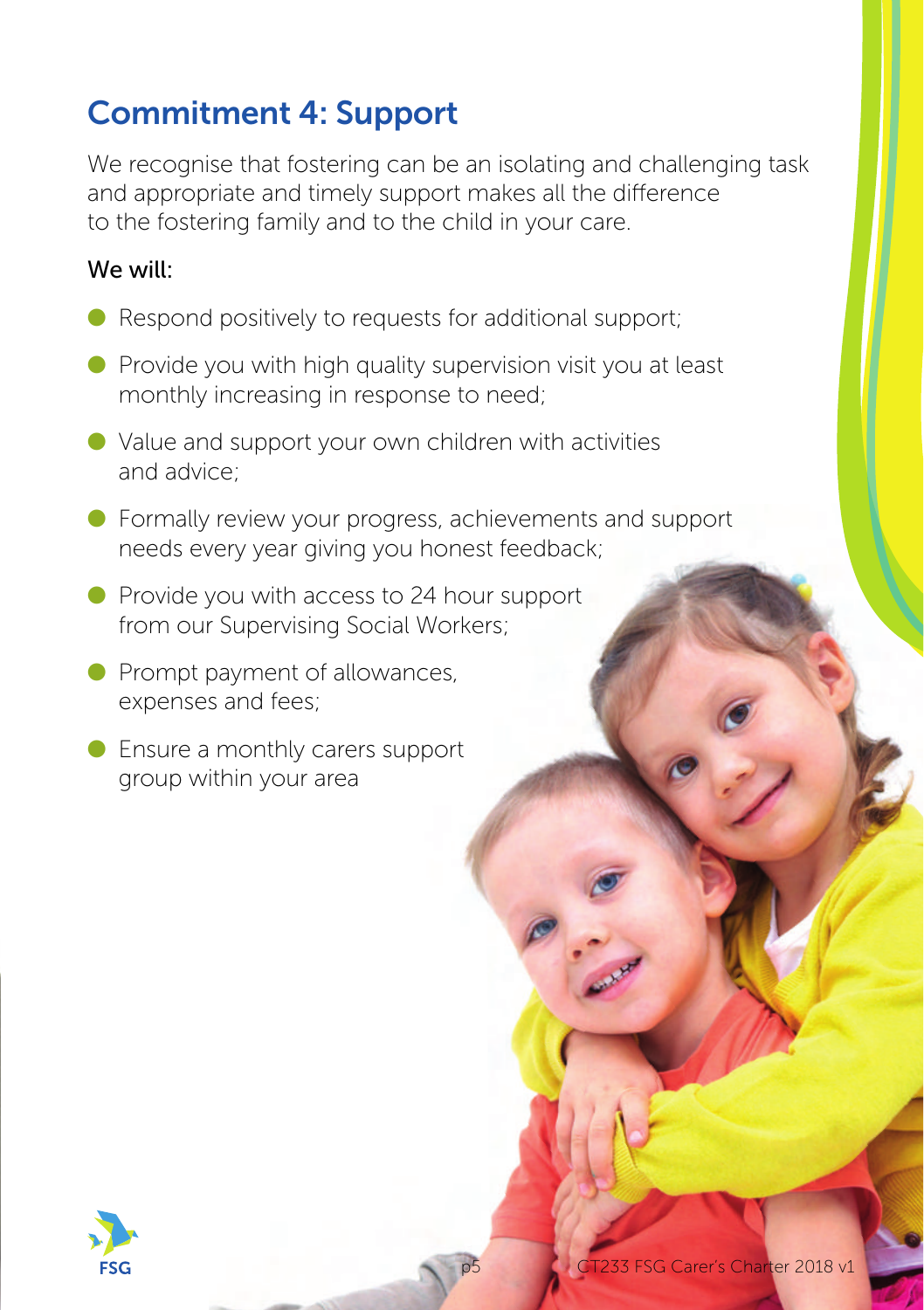## Commitment 5: Learning and Development

At FSG we are committed to your learning journey as a foster carer. Most foster carers already have the right aptitude and personal attributes that make them good carers. However we recognise that being a foster carer brings with it some very difficult challenges. We know that you are as committed as we are in getting things right for the children you are looking after and we will provide you with learning and development opportunities to reflect that commitment.

- Provide you and your family with appropriate and relevant training by trainers who understand the fostering task
- Provide one to one Reflective Practice sessions, where appropriate, to help you to develop your skills in responding positively to children with more complex emotional needs
- Support you to achieve your TSD (Training, Support & Development) Standards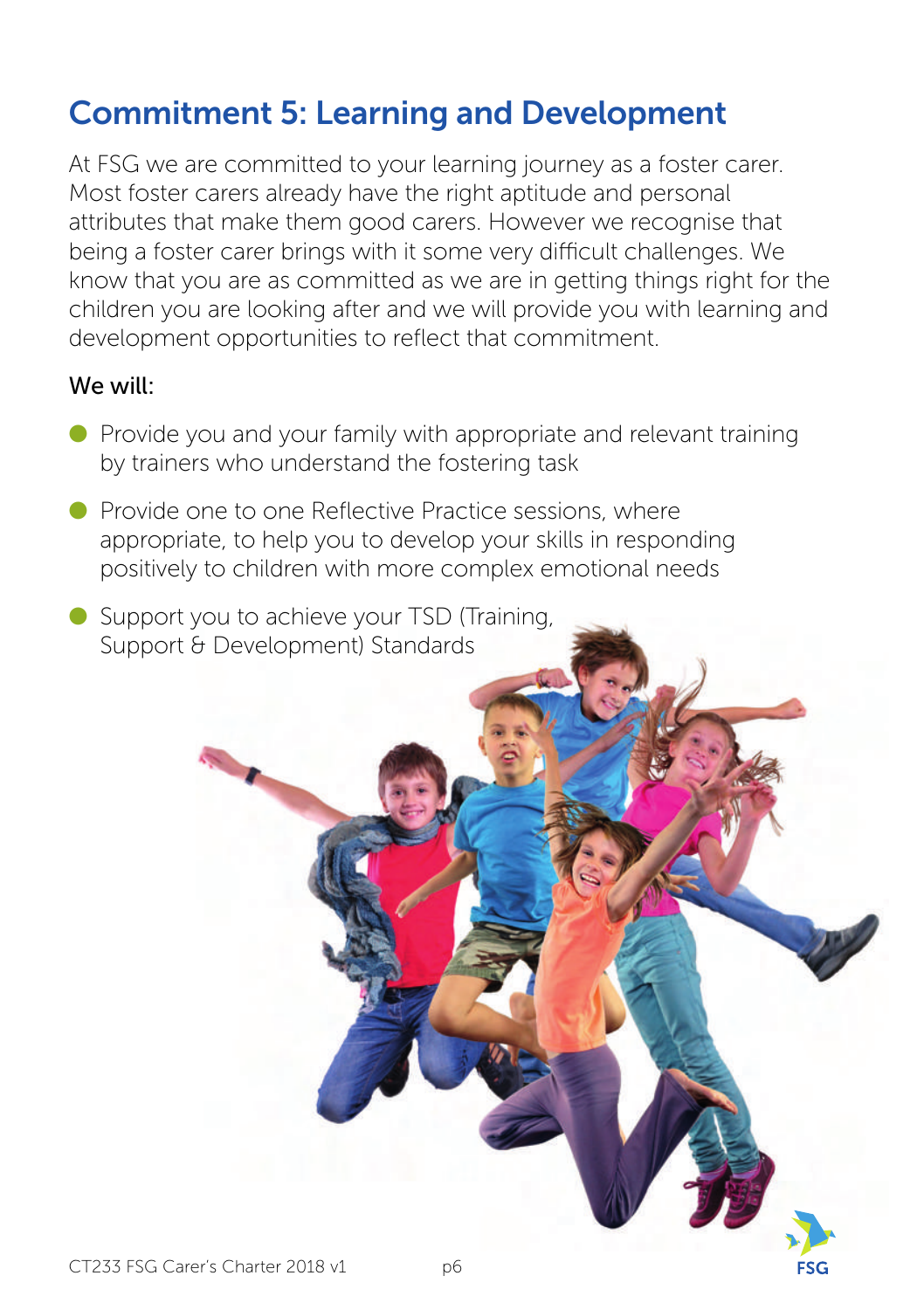## Commitment 6: Fair Treatment

We recognise that foster carers have a right to be treated fairly, no matter what the circumstances.

#### We will:

- Consult with you before changing terms and conditions
- Ensure openness in all of our discussions and communications with you
- $\bullet$  Ensure that you are treated with respect, kept informed and provided with support should you be subject to an allegation
- $\bullet$  Provide a framework for dealing with allegations and adhere to our agreed timescales

## Commitment 7: Communication, consultation and access

We believe that open and honest dialogue is the key to a good relationship.

- $\bullet$  Ensure that we consult with you in a meaningful way on matters that affect you
- Give you timely feedback from consultations.
- $\bullet$  Keep you informed of events and changes within the agency via out quarterly newsletter
- $\bullet$  Access through complaints and compliments procedure
- Access to senior staff at any time

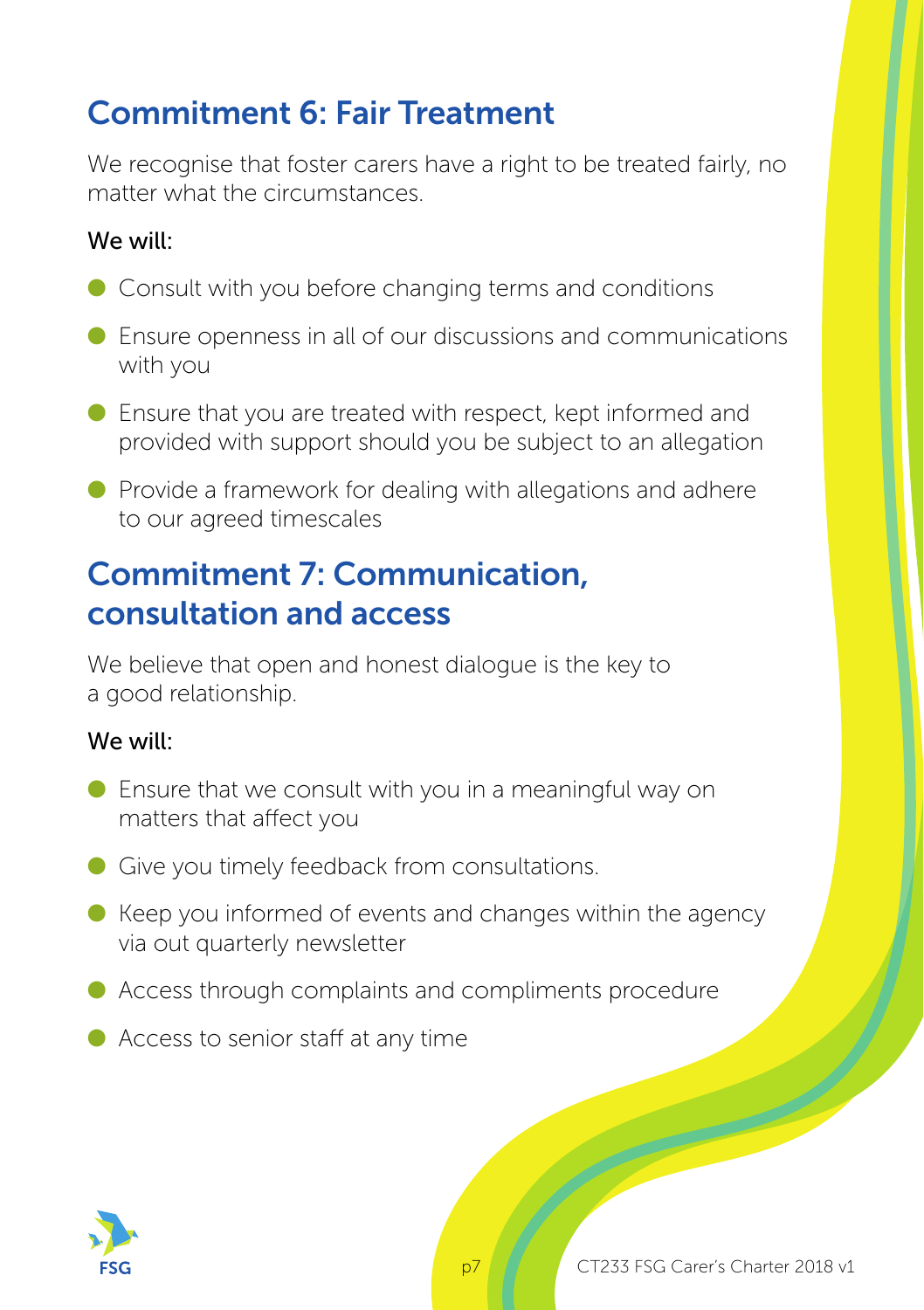# FSG Carers commitment to FSG

## Commitment 1: Working in Partnership

We will demonstrate a high standard of care and conduct.

#### We will:

- Demonstrate our expertise and make use of our skills to the best of our ability
- $\bullet$  Provide children with an experience of family life
- Attend meetings about the children and young people we care for
- $\bullet$  Work with the agencies involved with the child such as school, health and religious establishments
- $\bullet$  Show a willingness to work with birth parents, wider family and people significant in a child's life
- $\bullet$  Meet the standards set out in fostering regulations and guidance and follow departmental policies and procedures
- Respect confidentiality

## Commitment 2: Respect for the Child

Every child and young person should be respected as an individual and be supported in meeting their needs and achieving their aspirations and potential.

- Respect and promote a child's religious, linguistic and cultural heritage
- Afford the same level of protection and care to a child as we would our own child in accordance with the national minimum standards
- $\bullet$  Ensure the child has the right to make decisions regarding their own lives, as appropriate to their age and understanding

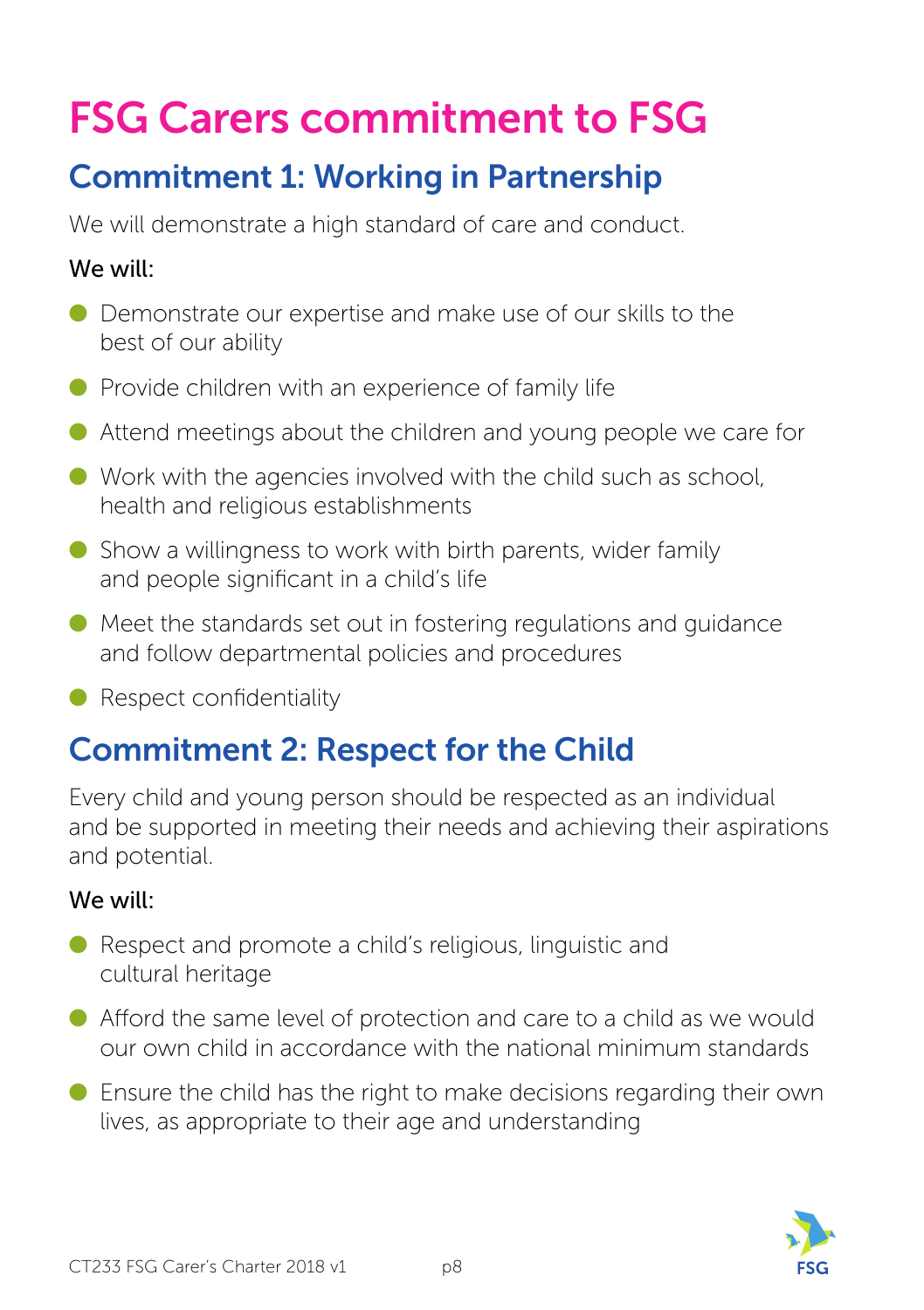## Commitment 3: Information

We believe that open and honest dialogue is the key to a good relationship.

#### We will:

- Inform our supervising social worker about changes in our household
- $\bullet$  Inform our supervising social worker about any difficulties that arise for us

## Commitment 4: Learning, Development and Support

We must be enabled to access learning and development opportunities throughout our fostering career. This will ensure we have the skills and knowledge we need, and allow us to develop our practice in order that we can help transform the lives of the children we foster.

- Be prepared to develop our skills throughout our fostering career
- $\bullet$  Evidence that they can meet the seven standards of the TSD, within twelve months of approval
- Attend relevant training
- Take up opportunities offered to us
- $\bullet$  Let you know if we are unable to attend
- Attend and contribute to support groups.